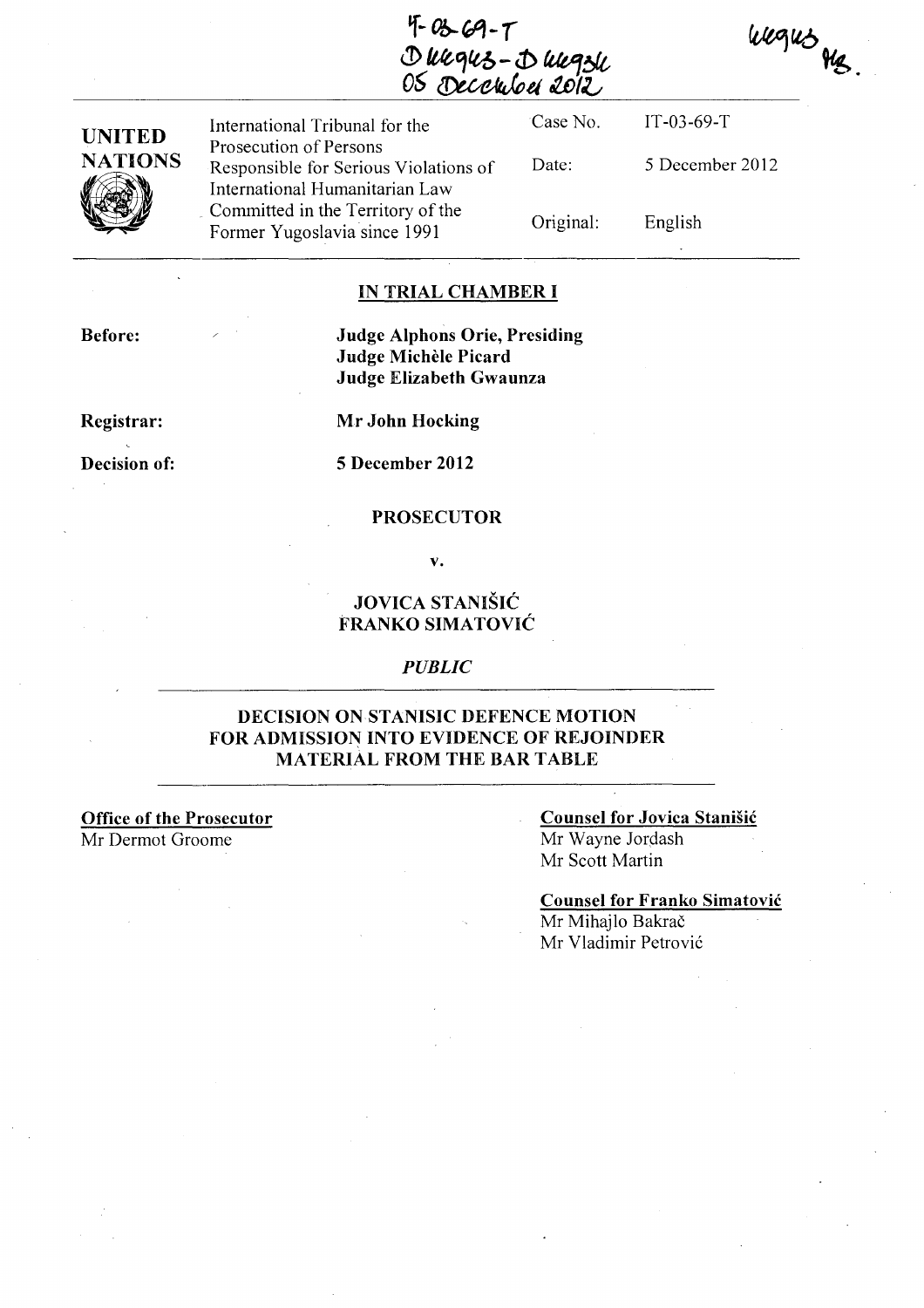Wegas

## **PROCEDURAL HISTORY**

1. On 24 September 2012, the Prosecution filed three motions requesting the admission of rebuttal material from the bar table.<sup>1</sup> On 31 October 2012 and on 5 November 2012, the Chamber issued its decisions on the motions.2 **In** its 5 November 2012 decision, the Chamber ordered the Defence, within one week of its decision, to (i) file a reasoned request for a rejoinder case, if any, containing all documentary evidence that the Defence intends to present in rejoinder, and/or (ii) other motions resulting from the Chamber's decisions on the three Prosecution rebuttal motions, if any.<sup>3</sup> On 7 and 8 November 2012, the Defence filed a motion for extension to file a rejoinder motion, which the Chamber partially granted on 9 November 2012, with reasons to follow.<sup>4</sup>

2. On 15 November 2012, the Defence for the Accused Stanisić ("Stanisić Defence") filed its rejoinder Motion ("Motion").<sup>5</sup> On 16 November 2012, the Chamber informed the Parties through an informal communication that the Prosecution and the Defence for the Accused Simatovi6 ("Simatovi6 Defence") should file its responses, if any, to the Motion by 26 November 2012. On 26 November 2012, the Prosecution responded to the Motion.<sup>6</sup> On 27 November 2012, the Stanisic Defence requested leave to reply, and attached its reply to the request ("Stanisic Reply").<sup>7</sup> Leave to reply is hereby granted.

# **SUBMISSIONS OF THE PARTIES**

3. The Stanisic Defence first argues that it cannot respond to some of the evidence admitted during the Prosecution's rebuttal case, namely, the Serbian DB annual reports, as it had no time to investigate these documents before the deadline set by the Chamber for the submission of rejoinder motions.<sup>8</sup> For this reason, the Stanisić Defence requests the Chamber for an additional week to

Motion, paras 9-13.

Prosecution Motion for Admission of Rebuttal Evidence: Serbian DB Files, 24 September 2012; Prosecution Motion for Admission of Rebuttal Evidence: Mladic Notebooks, 24 September 2012; Prosecution Motion for Admission of Rebuttal Evidence: Miscellaneous Documents, 24 September 2012.

 $\overline{2}$ Decision on Prosecution Motion for Admission of Rebuttal Evidence: Mladic Notebooks, 31 December 2012; Decision on Prosecution Motion for Admission of Rebuttal Evidence: Serbian DB Personnel Files, 31 December 2012; Decision on Prosecution Motion for Admission into Evidence of Rebuttal Material from the Bar Table: Miscellaneous Documents, 5 November 2012.

Decision on Prosecution Motion for Admission into Evidence of Rebuttal Material from the Bar Table: Miscellaneous Documents, 5 November 2012, para. 25 (xiii).

Urgent Defence Request for Additional Time to file Request for Rejoinder Case or Request for Reconsideration, 7 November 2012; Urgent Stanisic Defence Request for Extension of Time to File Rejoinder, 8 November 2012; Decision on Defence Motions for Extension of Time to File Rejoinder Motions, 9 November 2012.

 $\overline{\mathbf{5}}$ Stanisic Defence Motion Admission of Rejoinder Evidence and Request to file Supplemental Rejoinder Motion, 15 November 20l2.

<sup>6</sup>  Prosecution Response to Stanisic Defence Motion for Admission of Rejoinder Evidence and Request to File Supplemental Rejoinder Motion (Confidential), 26 November 2012.

 $\overline{7}$ Stanisic Defence Application for Leave to Reply to the Prosecution Response to Stanisic Defence Motion for Admission of Rejoinder Evidence and Request to File Supplemental Rejoinder Motion, 27 November 2012.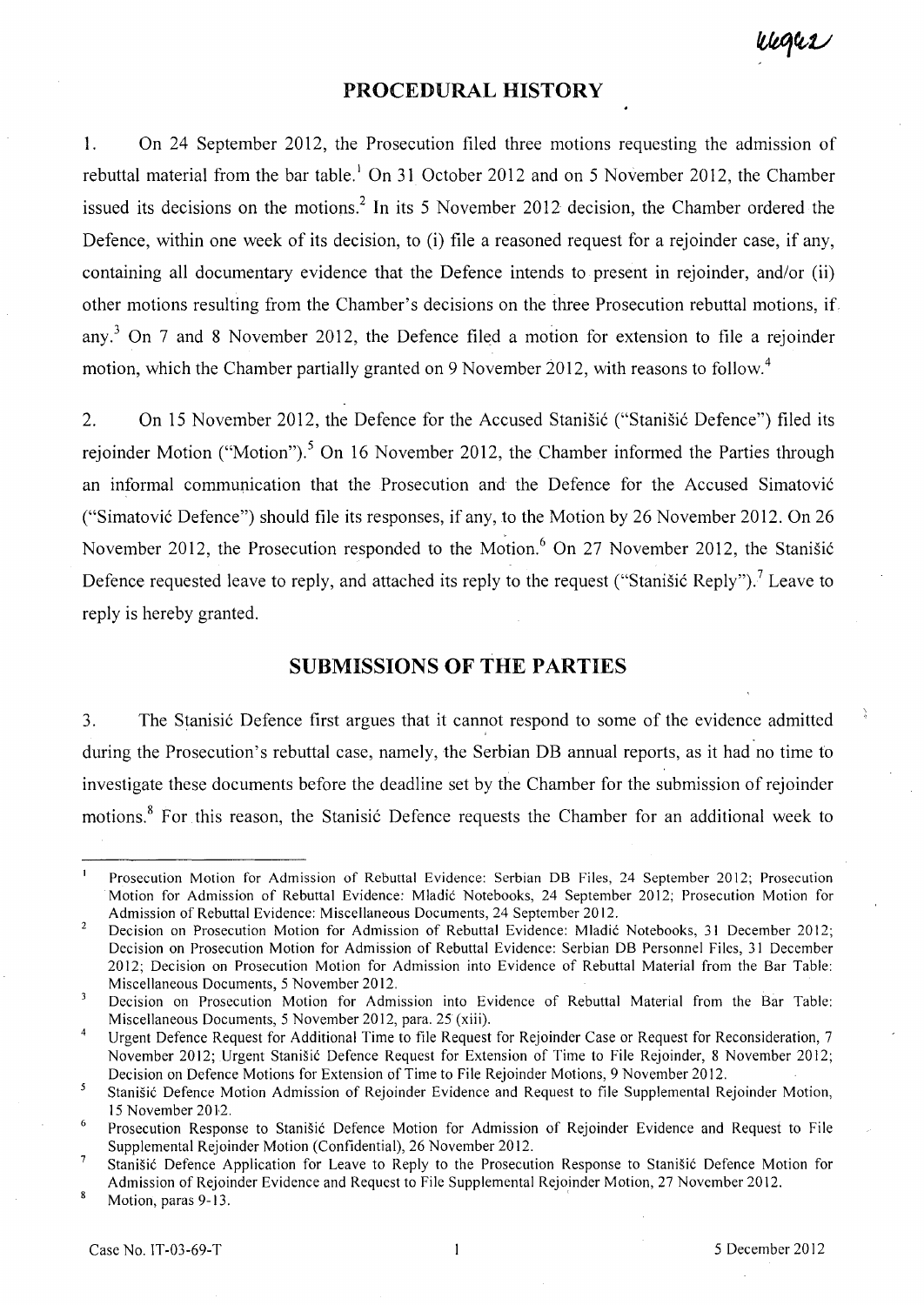review these documents so that it can file an additional rejoinder motion.<sup>9</sup> Furthermore, the Stanišić Defence submits the material contained in Annex A to the Motion counters the evidence admitted during the Prosecution rebuttal case, and accordingly requests its admission into evidence from the bar table. $10$ 

4. In its Response, the Prosecution opposes admission of all but the "Kaptaen Dragan Fund" materials tendered by the Stanišić Defence in rejoinder.<sup>11</sup> The Prosecution submits that the remainder of the documents are not rejoinder evidence as they do not seek to challenge any issue arising directly from the Prosecution's rebuttal evidence.<sup>12</sup> The Prosecution recalls the history in relation to the documents tendered by the Prosecution in rebuttal and by the Stanišić Defence in rejoinder, and generally argues that the Defence had been put on notice of the Prosecution's intentions to tender the rebuttal material well in advance.<sup>13</sup>

5. In its Reply, the Stanisic Defence disputes the Prosecution's argument that it "should" investigate evidence tendered in rebuttal before it is actually admitted into evidence", arguing, *inter alia,* that the Tribunal's Office of Legal Aid and Detention Matters ("OLAD") would not finance "such a speculative investigative mission".<sup>14</sup>

# **APPLICABLE LAW**

6. The Chamber notes that two tests must be met in order to allow admission of rejoinder material from the bar table.

7.~ First, the Defence must satisfy the test for the admission of rejoinder evidence, which has been set out in the Tribunal's case law. The Defence may lead rejoinder evidence only with respect to issues directly arising from rebuttal evidence, and which could not be expected to have been addressed during the Defence case.<sup>15</sup>

Case No. 1T-03-69-T 2 2 5 December 2012

 $\frac{9}{10}$  Motion, para. 15.

 $\frac{10}{11}$  Motion, paras 7, 8, 15.

 $\frac{11}{12}$  Response, para. 6.

 $12$  Response, para. 7.

 $13$  Response, paras 12-25.

<sup>&</sup>lt;sup>14</sup> Stanišić Reply, paras 6-12.

<sup>15</sup>*Prosecutor* v *Stanislav Calic,* Case No: IT-98-29-T, Decision on Rejoinder Evidence, 2 April 2003. See also *Prosecutor v Pavle Strugar*, Case No: IT-01-42-T, Decision III on the Admissibility of Certain Documents, 10 September 2004, para 5; *Prosecutor* v *Mladen Naletilic and Vinko Martinovic,* Case No: IT -98-34-T, Decision on the Admission of Exhibits Tendered during the Rejoinder Case, 23 October 2002; *Prosecutor* v *Dragoljub Kunarac and Radomir Kovac,* Case No: IT-96-23-T *&IT-96-2311-*T, Decision on Defence Motion for Rejoinder, 31 October 2000, para 14.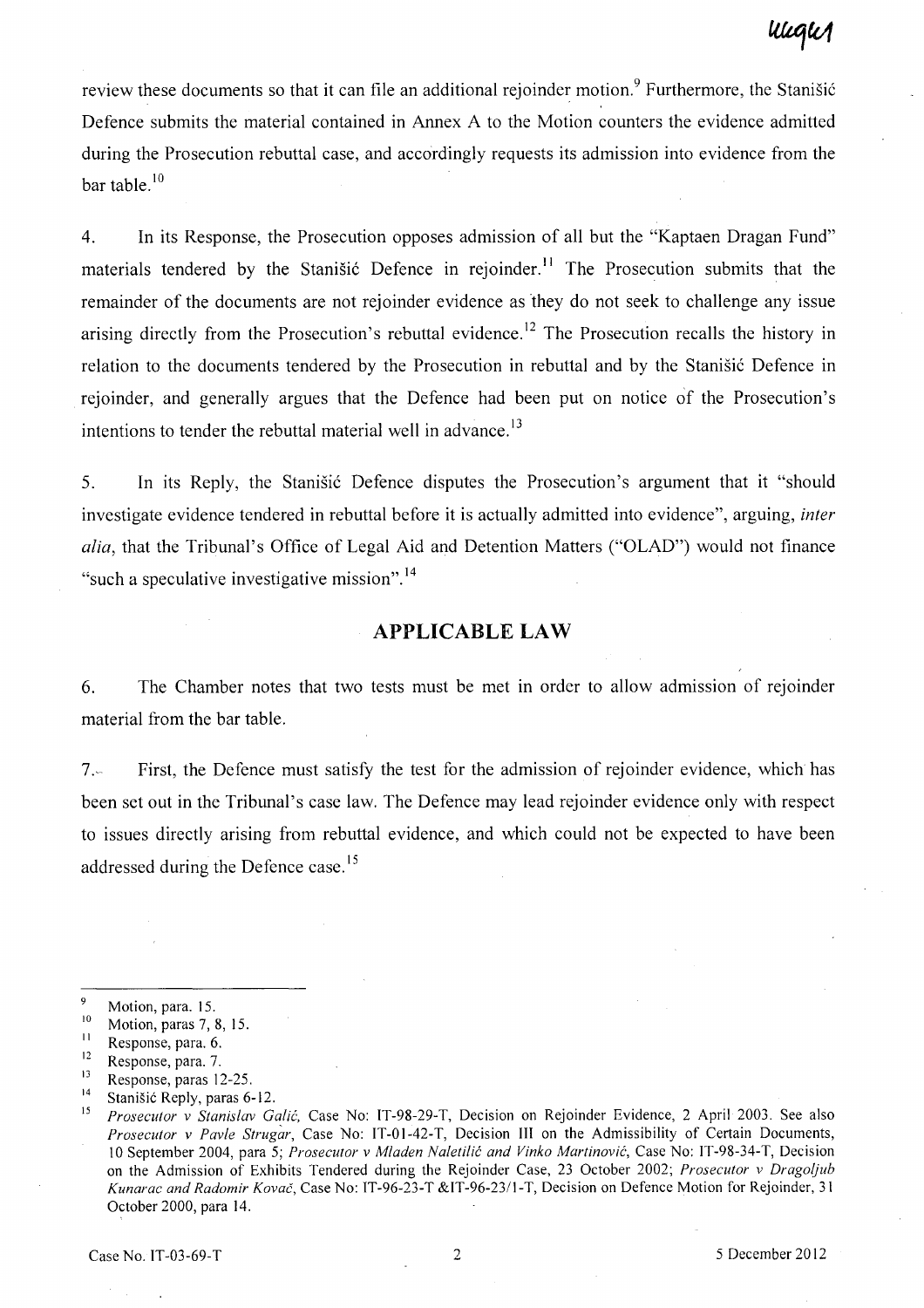8. Second, the Defence must satisfy the test for the admission of evidence from the bar table. The Chamber recalls and refers to the applicable law on motions for admission of evidence from the bar table as set out in a previous decision. <sup>16</sup>

## **DISCUSSION**

#### **A. Request for additional time**

9. The Chamber first turns to the Stanišić Defence request for an additional week to review the Serbian DB annual reports so that it can file an additional rejoinder motion.<sup>17</sup> The Stanisić Defence argues that it cannot respond to the Serbian DB annual reports tendered by the Prosecution, as it submits it had no time to investigate these documents before the deadline set by the Chamber for the submission of rejoinder motions.<sup>18</sup> In this respect, the Chamber also notes the Stanisic Defence argument that it had not investigated certain material noticed by the Prosecution as possible rebuttal material as OLAD "would not finance such a speculative investigative mission".<sup>19</sup> The Chamber recalls that on 8 November 2012, the Stanišić Defence already submitted that it did not have sufficient time to investigate the rebuttal documents as, *inter alia*, the basis for its request for an extension of time to file a rejoinder motion, on which the Chamber gave a decision on 9 November 2012, with reasons to follow.<sup>20</sup> The Chamber considers that the Stanistic Defence effectively seeks reconsideration of the Chamber's 9 November decision. As the Chamber has yet to issue the reasons for that Decision, it considers the request for reconsideration to be premature and therefore denies this part of the Motion.

10. The Stanisić Defence requests the admission into evidence of a number of documents, which the Chamber has divided into four categories,

# **B. Documents regarding the Bratunac Brigade**

11. The Chamber notes that documents bearing Rule 65 ter nos 2D00108, 2D01525, 2D01609, 2D01610, and 2D01617, were part of a bar table motion filed by the Simatović Defence, and that the Chamber denied the admission of these documents into evidence.<sup>21</sup> The Chamber notes that the Stanišić Defence tendered the documents bearing Rule 65 ter nos 2D00065, 2D00106, 2D00109,

<sup>&</sup>lt;sup>16</sup> First Decision on Stanišić Defence Bar Table Motion of 17 February 2012, 23 May 2012, paras 9-10.<br><sup>17</sup> Motion, para, 15. The Chamber potes that the Chamber did not issue a decision on the Defence requ

Motion, para. 15. The Chamber notes that the Chamber did not issue a decision on the Defence request to file an additional rejoinder motion within one week of the Motion, and that the Defence did not file an additional rejoinder motion within one week of the Motion.

 $\frac{18}{19}$  Motion, paras 9-13.

<sup>&</sup>lt;sup>19</sup> Stanišić Reply, paras 6-12.<br><sup>20</sup> Llroent Stanišić Defence Re

<sup>20</sup> Urgent Stanisic Defence Request for Extension of Time to File Rejoinder, 8 November 2012; Decision on Defence Motions for Extension of Time to File Rejoinder Motions, 9 November 2012.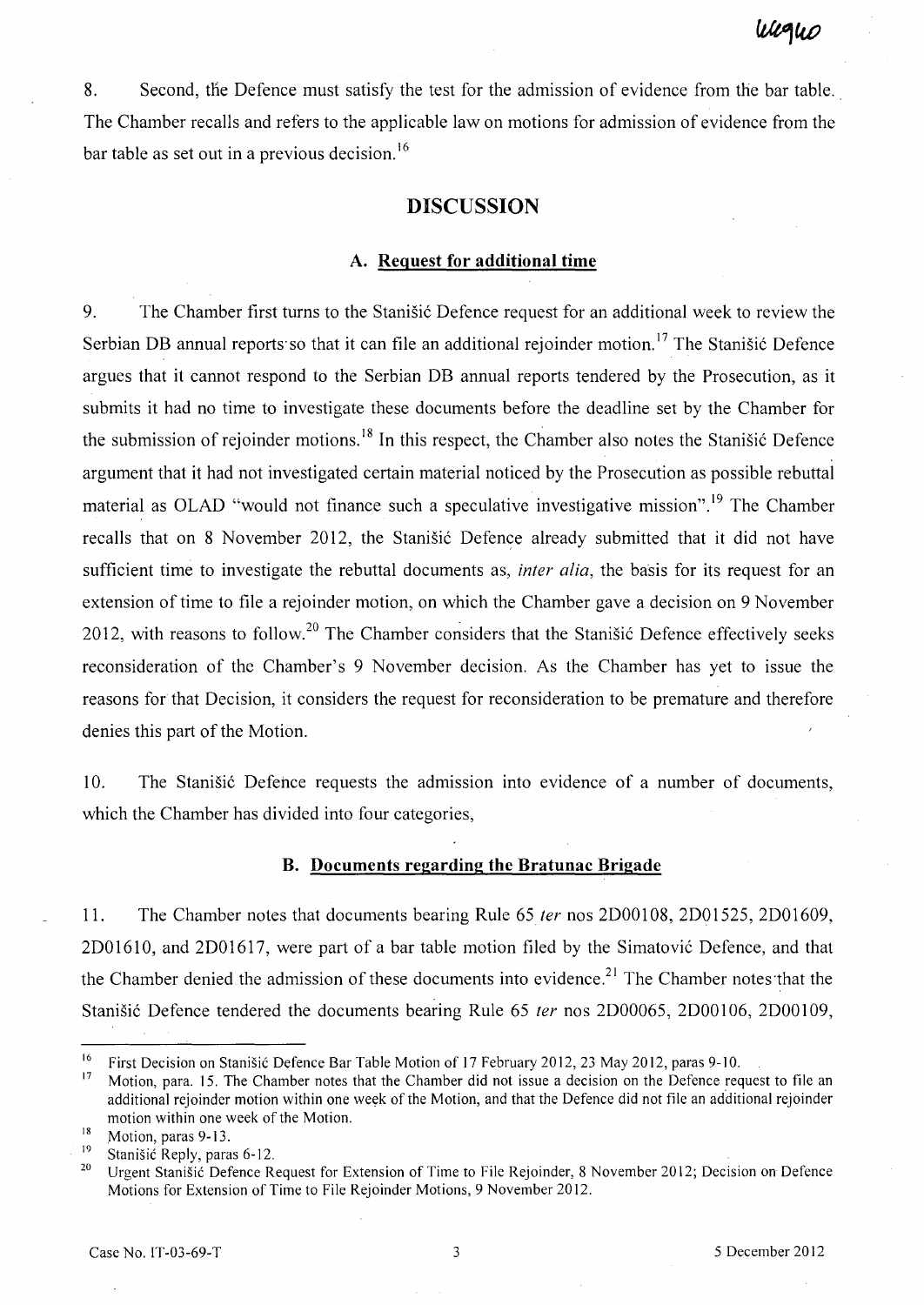2D00110, 2D00296, 2D00298, 2D00299, 2D00300, 2D00301, 2D00302, 2D00304, 2D00305, and 2D00312, for the same purpose as documents bearing Rule 65 fer nos 2D00108, 2D001525, D001609, 2D01610, and 2D001617.

12. The Chamber notes the Prosecution's request of 19 November 2012 to the Defence, by means of an informal communication, for information regarding the origin of documents bearing Rule 65 fer nos 2D00065, 2D00106, 2D00108, 2D00109, 2D00110, 2D00296, 2D00298, 2D00299, 2D00300, 2D00301, 2D00302, 2D00304, and 2D00305. This request is hereby put on the record.

13. The Chamber considers that the Stanistic Defence rejoinder request for admission of the documents in this category is problematic for several reasons, which are set out below.

#### (i) Prior decisions of the Chamber

14. Specifically in relation to documents bearing Rule 65 fer nos 2D00108, 2D01525, 2D01609, 2D01610, and 2D01617, the Chamber recalls the relevant findings in paragraph 12 of its decision on that motion.<sup>22</sup> The Chamber observed that these are documents regarding "Red Beret" units that the Simatović Defence submitted were "attached" or under the command of the Bratunac Brigade during an unspecified period of time. The Chamber considered that (i) the Simatović Defence did not provide the required information of how these documents fit into the Simatović Defence case (ii) they relate to issues that appear to have been discussed by Defence witnesses, and (iii) there were clear indications that many of these documents were taken out of a larger context, which remained unclear to the Chamber. The Chamber also noted in relation to these documents that (a) they were not on the Simatović Defence Rule  $65$  *ter* exhibit list, (b) the Simatović Defence did not attempt to show good cause for their late addition, and (c) the Simatović Defence did not request their addition to its Rule 65 *ter* exhibit list. Highlighting the context in which these documents were tendered, as well as the ample opportunities to present these documents through witnesses in order to provide the Chamber with the necessary context, the Chamber concluded that it was unable to determine the probative value of these documents, and accordingly denied their admission into evidence from the bar table. $^{23}$ 

15. The Chamber notes that the documents tendered in this category suffer from the same problems as when the Simatović Defence requested their admission into evidence. Furthermore, the Chamber considers that, since it has already decided on the admission of these documents, the Stanišić Defence should have either (i) sought leave to appeal the Chamber's decision denying

Ibid, para. 12.

<sup>&</sup>lt;sup>21</sup> Second Decision on Simatovic Defence Third Bar Table Motion, 17 September 2012.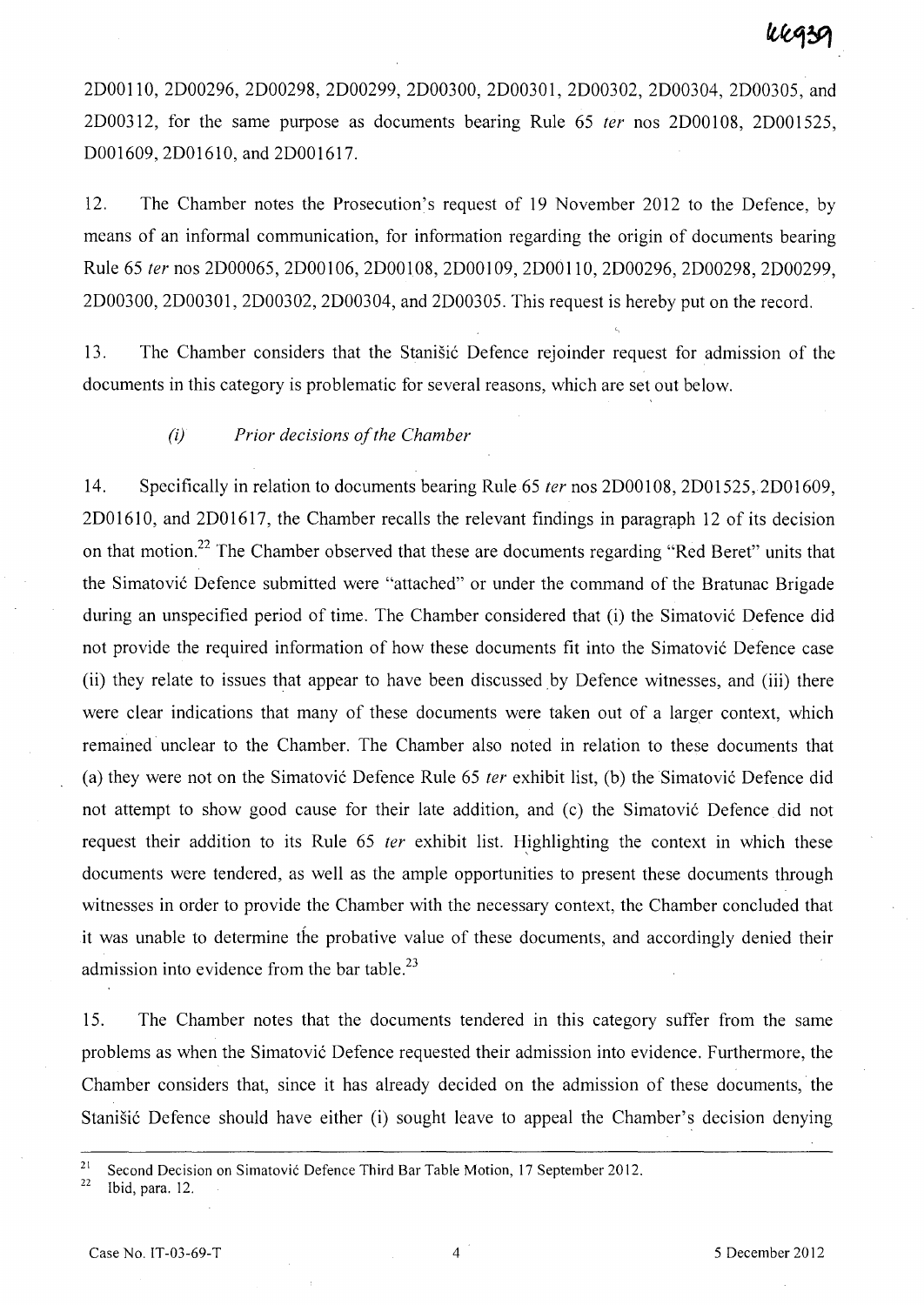admission of these documents into evidence from the bar table, or (ii) requested reconsideration of the Chamber's decision on these documents.

16. Lastly, the Chamber recalls that on 1 April **2011,** it denied, without prejudice, the admission into evidence of documents bearing Rule 65 fer nos 2D00296 and 2D00298 clarifying that it required further information on their provenance.<sup>24</sup> With regard to document bearing Rule 65 *ter* no. 2D00065, the Chamber had requested the Defence to withdraw this document until such time that it could provide further information regarding its provenance; accordingly, the document was marked not admitted.<sup>25</sup> The Chamber observes that the Stanišić Defence has also not provided such information regarding the documents bearing Rule 65 *ter* nos 2D00296, 2D00298, and 2D00065.

# (ii) Standard for admission of rejoinder material

17. The Chamber recalls that, in its First Bar Table Motion of 17 February 2012, the Stanisic Defence requested the admission into evidence of approximately 60 extracts of DB personnel files. It further requested the admission of documents bearing Rule 65 *ter* nos ID03507 (admitted as D693) and 1D03746 (admitted as D1224) to show that Mijović and his unit in Bratunac were part of the VRS Bratunac Brigade, and that they were not affiliated with the Serbian DB or the Accused Stanišić.<sup>26</sup> The Chamber considers that the documents regarding the Bratunac Brigade have been presented to reinforce the Defence submissions made in relation to exhibits D693 and D1224. The Chamber finds that the documents do not rebut issues directly arising from rebuttal evidence.

18. The Chamber notes that the Stanisic Defence suggests that the documents in this category are documents which could not have expected to have been addressed during the Defence case.27 **In**  this respect, the Chamber notes that in March 2012, in its response to this motion, the Prosecution indicated that it may seek to tender materials to rebut the Stanisic Defence claims regarding this issue.<sup>28</sup> It recalls that on 8 May 2012, the Prosecution indicated its intention to seek admission of excerpts of a number of personnel files during a possible rebuttal case.<sup>29</sup> Lastly, the Chamber recalls that a number of the files that the Prosecution sought to have admitted in rebuttal were

 $23$  Ibid.

<sup>&</sup>lt;sup>24</sup> Decision on the Admission of the Proposed Expert Report by Reynaud Theunens and the Admission of Theunens Related Documents, I April 2011, paras 53-54.

<sup>&</sup>lt;sup>25</sup> Ibid, para. 27, referring to T. 11158-11161.<br><sup>26</sup> Stanišiá First Mation for Admission of

Stanišić First Motion for Admission of Exhibits Through the Bar Table, filed with Confidential Annex A, , 2 February 2012 ("Stanisic First Bar Table Motion"), pp. 29, 141.

 $\frac{27}{28}$  Motion, paras 6-8:

Prosecution Response to Stanišić Motion and Additional Motion for Admission of Documents Through the Bar Table, 23 March 2012, Confidential Annex A, p. 457. .

<sup>&</sup>lt;sup>29</sup> Prosecution Notification Regarding Rebuttal Evidence, 8 May 2012. The personnel files in question include documents bearing Rule 65 ter nos 06573, 06574, 06577, 06578, 06579, 06580, 06581, 06584, 06587, 06588, 06589, 06591, 06593, 06595, 06596, 06597, 06598, 06599, 06601, 06602, 06603, and 06604.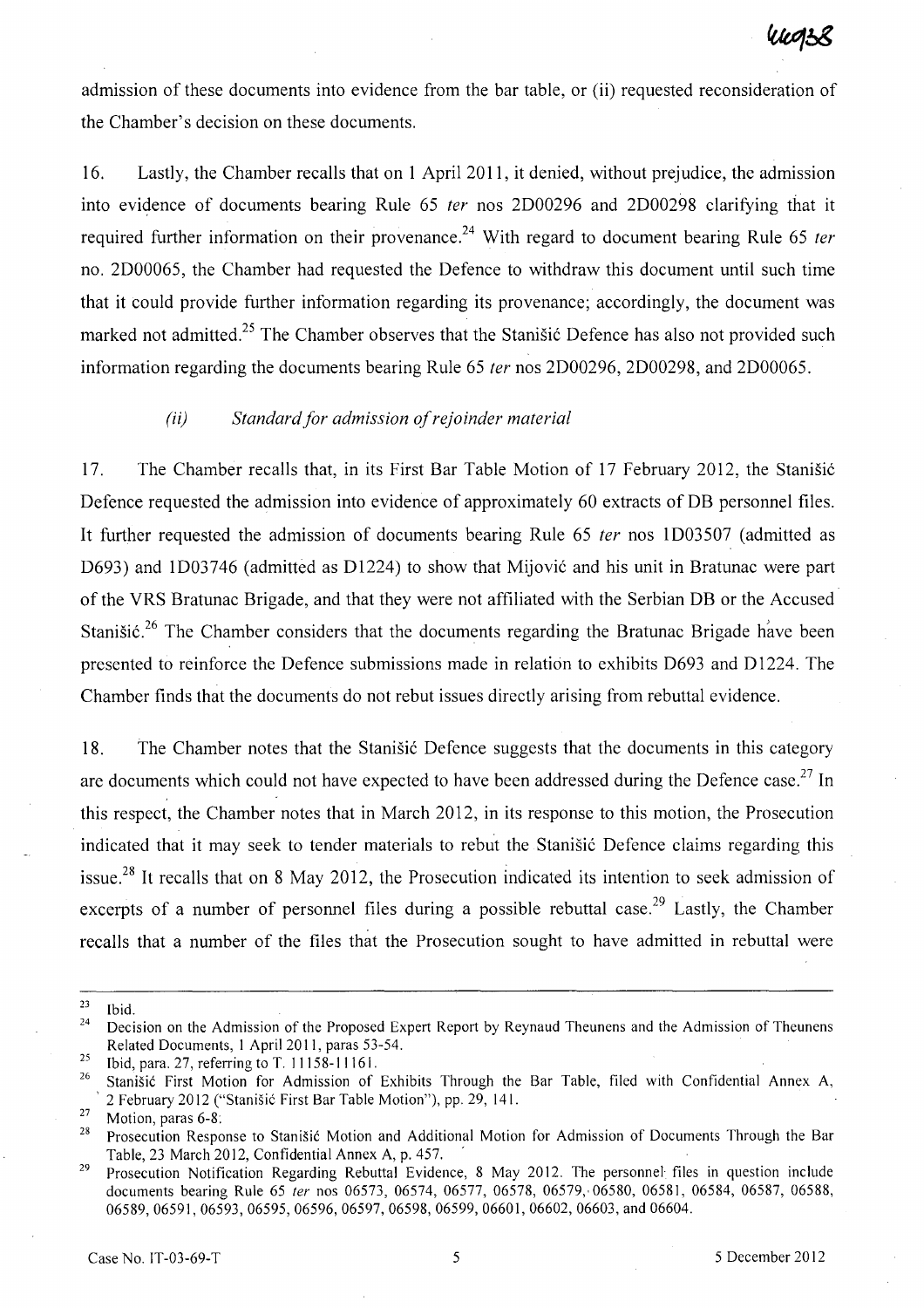Wegzy

extracts from the same personnel files from which the Stanišić Defence tendered excerpts in February 2012.<sup>30</sup> Specifically, thhe Chamber notes that the documents regarding the Bratunac Brigade are tendered to counter Prosecution rebuttal documents bearing Rule 65 *ter* nos 06569 (admitted as P3172), 06603 (admitted as P3199), 06604 (admitted as P3187), 06577 (admitted -as P3174), 06580 (admitted as P3192), 06587 (admitted as P3178), 06588 (admitted as P3195), 06589 (admitted as P3179), 06590 (admitted as P3196), 06593 (admitted as P3197), 06595 (admitted as P3181), 06598 (admitted as P3183), and 06599 (admitted as P3184).<sup>31</sup> The Chamber observes, however, that in relation to all but two of these documents (documents 06569 and 06590), the Defence was put on notice on 8 May 2012 by the Prosecution that the latter would tender these documents in rebuttal.<sup>32</sup> The Stanišić Defence therefore could have foreseen that the Prosecution would tender these documents in rebuttal.

# (iii) Standard for admission of material from the bar table

19. For documents tendered from the bar table, a party has to show (i) the relevance and probative value of each document tendered and (ii) how it fits into its case. For each of the documents tendered in this category, the Stanisić Defence specified that "This document is relevant to show that the Red Berets in Bratunac were under the VRS in [year]", as well as three paragraphs common to all documents which, in general terms, argue that the Red Berets was not a continuous unit from 1991 to 1995, and that the Accused Stanišić was not affiliated to it.

20. The Chamber finds that the Stanišić Defence failed to provide any specific references to the content of the documents tendered in this category. By doing so, it failed to meet the standard for admission from the bar table.

21. In conclusion, the Chamber finds that the documents in this category (i) do not rebut issues directly arising from rebuttal evidence and; (ii) failed to meet the test for admission of documents from the bar table. For these reasons, the Chamber will deny their admission into evidence from the bar table.

#### C. **Documents regarding Captain Dragan (Category 2)**

22. The Chamber notes that the docliments bearing Rule 65 *ter* nos 2D00423, 2D00426, 2D00429, 2D00431, 2D00445, and 2D00446, are tendered to counter evidence tendered in rebuttal

 $30$  See e.g. Stanišić First Bar Table Motion, Confidential Annex C, pp. 131 and 134, in relation to Prosecution rebuttal documents bearing Rule 65 ter nos 06607 (admitted as P3201), 06608 (admitted as P3202) and 06609 (admitted as P3203).

 $31$  Motion, Confidential Annex A, pp. 1-10, 14-16.<br> $32$  Prosecution Notification Regarding Rebuttal Evi-

<sup>32</sup> Prosecution Notification Regarding Rebuttal Evidence, 8 May 2012.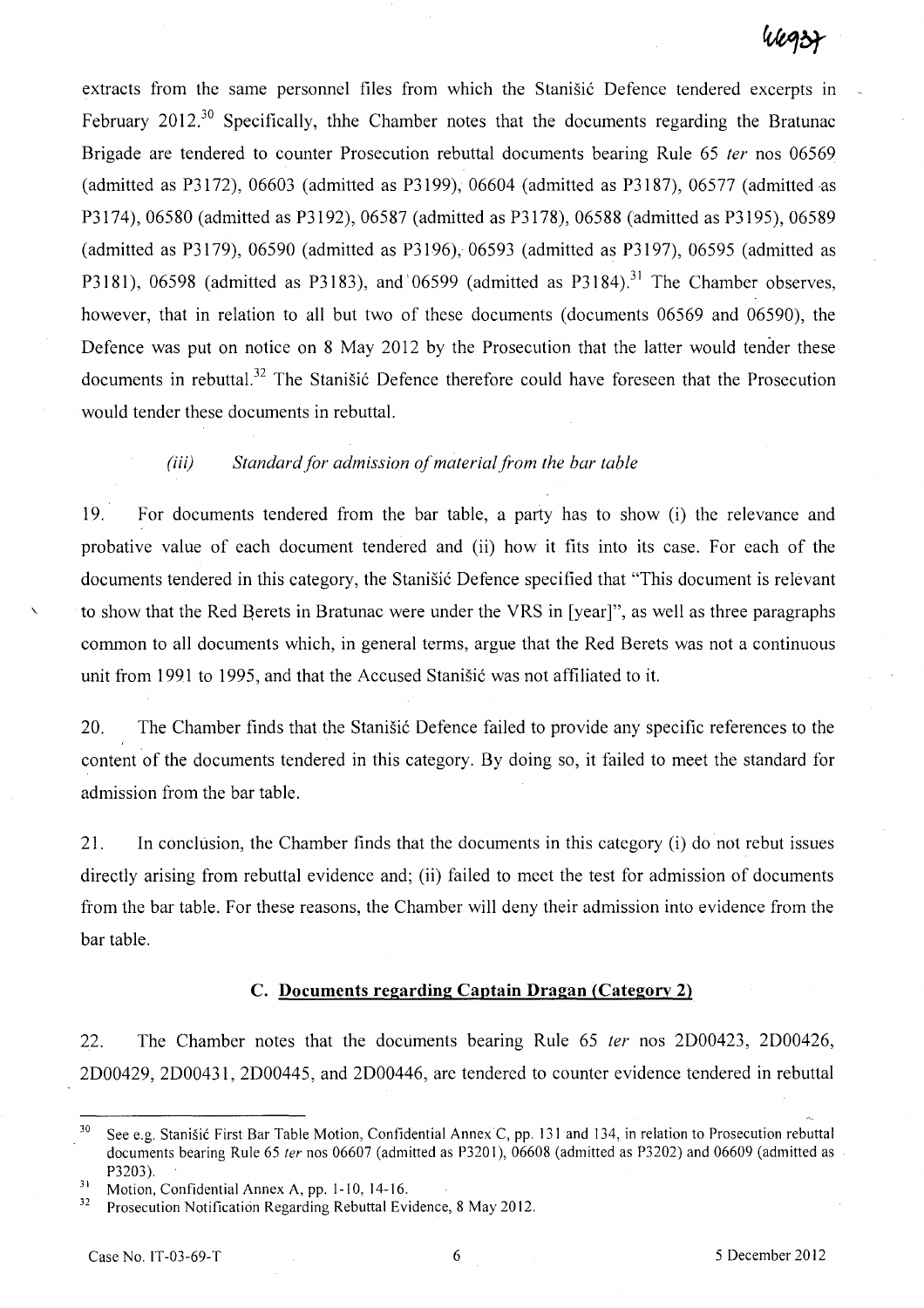WAX

regarding the relationship of Captain Dragan to the Serbian DB and the Accused. The Chamber notes that all of these documents have already been admitted into evidence, and considers the request for their admission into evidence moot. These are documents bearing Rule 65 *ter* nos 2D00423 (admitted as D576), 2D00426 (admitted as D579), 2D00429· (admitted as D582), 2D00431 (admitted as D584), and 2D00445 (admitted as D594). The Chamber notes that the document bearing Rule  $65$  *ter* no. 2D00446 is the redacted version of the same (unredacted) document it intends to counter, namely the document bearing Rule 65 *ter* no. 2D00446.2, which was admitted as rebuttal evidence.<sup>33</sup>

#### **D. Personnel files**

23. Documents bearing Rule 65 *ter* nos 1D10081, 1D10082, 1D10083, 1D10084, 1D10085, and 1 D 10086, are personnel files. The Stanisić Defence indicates these documents were disclosed to it on 17 May 2012. While the Stanišić Defence originally had not provided English translations for any of these documents, it informed the Parties and the Chamber on 25 November 2012 by means of an informal communication that it had uploaded translations for these documents in eCourt. The Chamber notes that, indeed, (draft) English translations were uploaded for documents bearing Rule *65* fer nos 1 D 10082 through 1 D 10086, but not for the document bearing Rule 65 fer no. 1 D 10081. In relation to the latter personnel file, the Prosecution argues that the Defence only uploaded a partial document, and that a crucial part was missing which shows that it deals with a different individual than the person indicated by the Defence.<sup>34</sup> In its Response, the Prosecution also clarified that the documents in this category had already been disclosed to the Defence on 12 November 2010, albeit under a different ERN number and (some of them) with redactions.<sup>35</sup> The Prosecution submits the documents were re-disclosed on 17 May 2012.<sup>36</sup>

24. The Chamber considers that the document bearing Rule 65 *ter* no. 1D10082 has been tendered for a similar purpose as the documents relating to the Bratunac brigade, and that it deals with a similar subject matter. The Chamber further considers that the personnel files, similar to the documents relating to the Bratunac Brigade, have been tendered to counter documents for which the Prosecution, during the Defence case, had indicated that it may tender them in rebuttal, and why.<sup>37</sup> The Stanisic Defence could therefore have foreseen that the Prosecution would tender these documents in rebuttal. More importantly, the Chamber considers that these documents do not rebut

<sup>&</sup>lt;sup>33</sup> Motion, Confidential Annex, pp. 13-14. See also Decision on Prosecution Motion for Admission into Evidence of Rebuttal Material from the Bar Table: Miscellaneous Documents, 5 November 2012, paras 20-21,25.

<sup>&</sup>lt;sup>34</sup> Prosecution Response, Confidential Annex A, pp. 25-26.<br><sup>35</sup> Prosecution Response, Confidential Annex A, pp. 25.20.

 $\frac{35}{36}$  Prosecution Response, Confidential Annex A, pp. 25-29.

 $rac{35}{37}$  Ibid.

See supra, para. 18.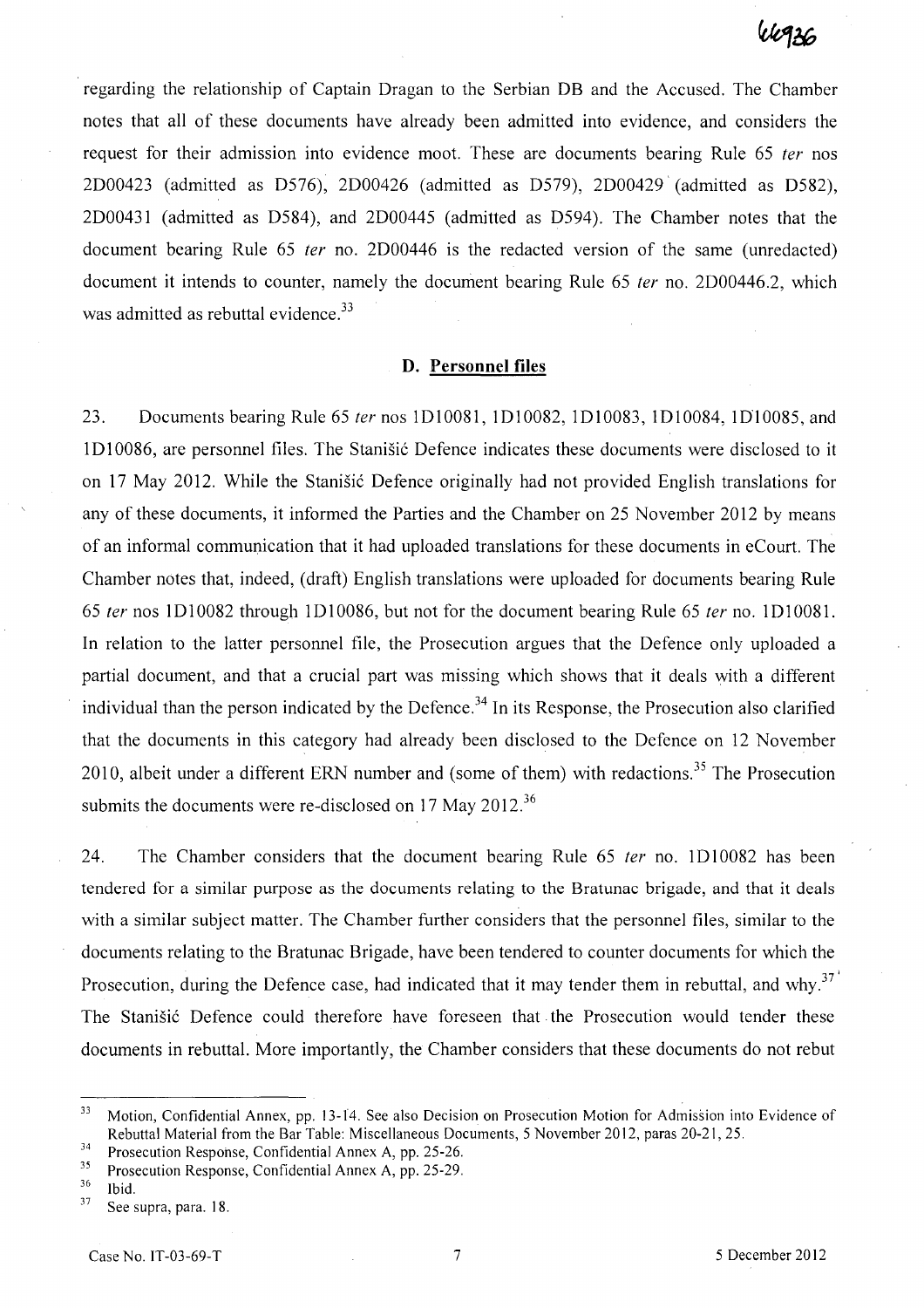issues directly arising from rebuttal evidence; rather, it considers the documents in this category have been presented to reinforce the Defence submissions made during its case. The Chamber will deny their admission into evidence from the bar table.

#### E. **Other documents**

25. The Chamber notes that documents bearing Rule 65 *ter* nos 1D10077, 1D10078, 1D10079, 1 D 1 0080, are files from the "Kaptaen Dragan Fund" ("KDF"). Documents bearing Rule 65 *ter* nos 01428 and 1D03617 are minutes of the Supreme Defence Council. The Stanisic Defence submits the KDF files were disclosed to it on 17 May 2012, approximately three weeks before the final deadline was set for the Defence to file any further evidentiary motions in the Defence case.<sup>38</sup> The Supreme Defence Council minutes are tendered, *inter alia,* to "counter the new Prosecution claim that the Serbian DB was engaged in cryptographic data protection for the Republika Srpska and the RS for any military purposes".<sup>39</sup>

26. The Chamber is satisfied that the documents in this category could not be expected to have been addressed during the Stanisic Defence case, which relate to issues directly arising out of rebuttal evidence. The Chamber further finds that the Stanišić Defence has shown with sufficient specificity (i) the relevance and probative value of these documents and (ii) how they fit in the Stanišić case. The Chamber will therefore allow admission into evidence from the bar table of documents bearing Rule 65 *ter* nos IDI0077, IDI0078, IDI0079, IDI0080, 01428, and ID03617.

## **DISPOSITION**

27. For the foregoing reasons, pursuant to Rules 85 and 89 (C) of the Tribunal's Rules of Procedure and Evidence, the Chamber

- 1. **DENIES** the Stanisic Defence request to file an additional rejoinder motion;
- $\mathbf{i}$ . **GRANTS** the Stanisic Defence request for leave to reply;
- iii. **GRANTS** the Motion in part;
- IV. **ADMITS** into evidence documents bearing Rule 65 *ter* nos IDI0077, IDI0078, IDI0079, IDI0080, 01428, and ID03617;

<sup>&</sup>lt;sup>38</sup> Motion, Confidential Annex A, pp. 17-18; Notice of Communication with the Parties Regarding Reasons for Chamber's Reconsideration of its Decision of I and 7 June 2012 on the Stanisic and Simatovic Bar Table Submissions, 18 July 2012.

<sup>&</sup>lt;sup>39</sup> Motion, Confidential Annex A, pp. 30-31.